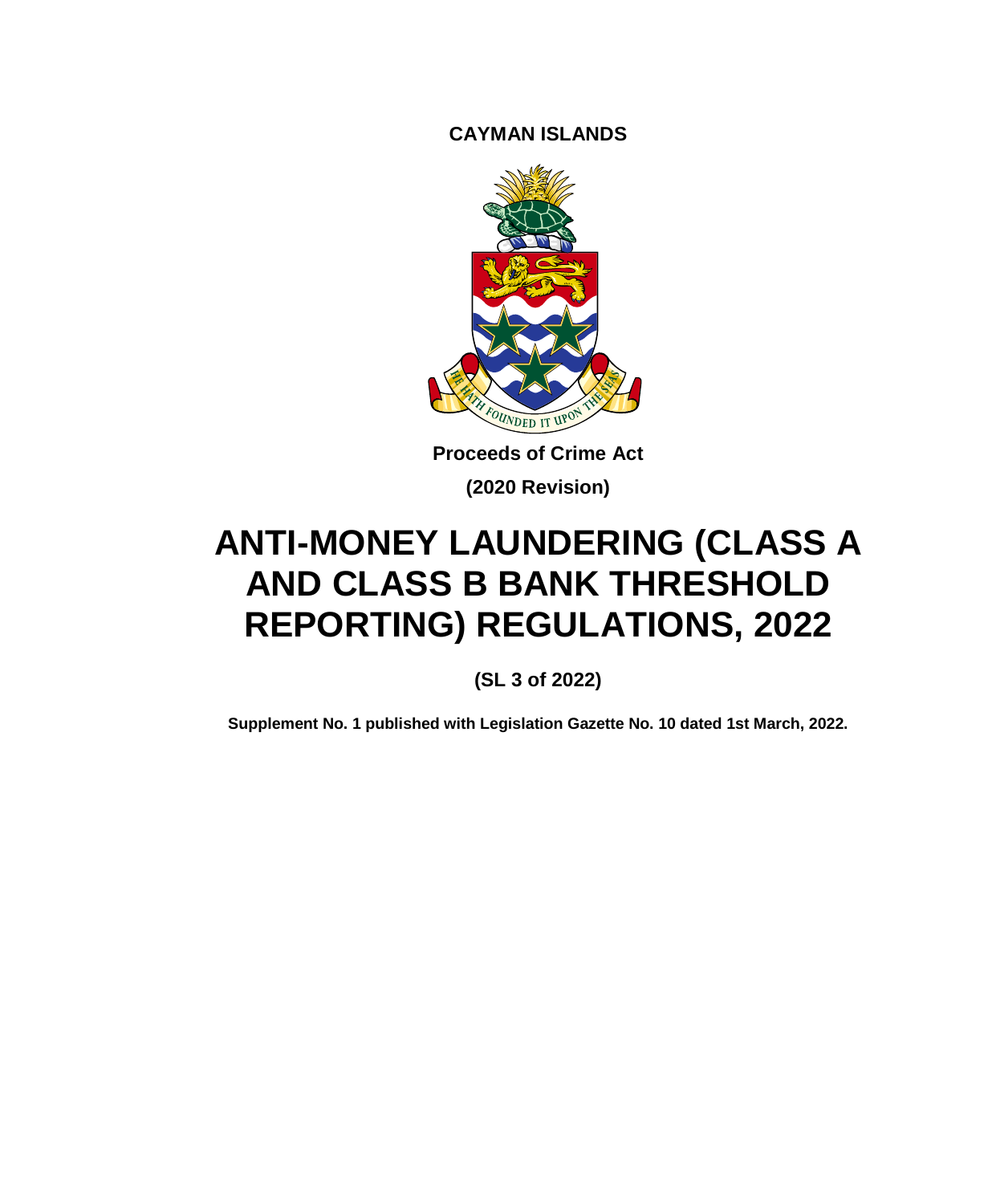### **PUBLISHING DETAILS**

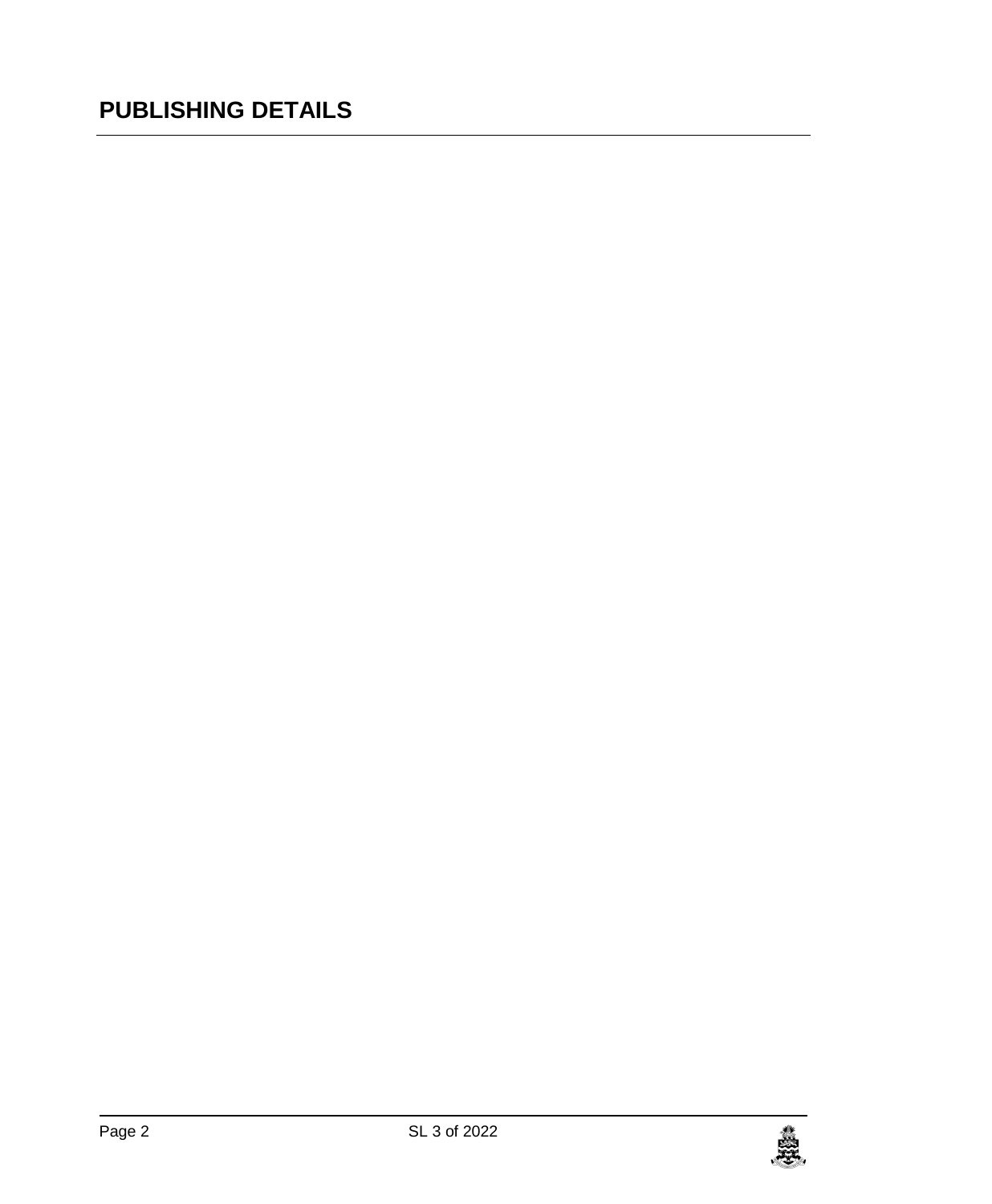#### **CAYMAN ISLANDS**



**Proceeds of Crime Act**

**(2020 Revision)**

## **ANTI-MONEY LAUNDERING (CLASS A AND CLASS B BANK THRESHOLD REPORTING) REGULATIONS, 2022**

**(SL 3 of 2022)**

In exercise of the powers conferred by section 145(1) of the Proceeds of Crime Act (2020 Revision), the Cabinet, on the recommendation of the Anti-Money Laundering Steering Group, the Monetary Authority and the Financial Reporting Authority, makes the following Regulations —

#### **1. Citation**

**1**. These Regulations may be cited as the Anti-Money Laundering (Class A and Class B Bank Threshold Reporting) Regulations, 2022.

#### **2. Definitions**

**2**. (1) In these Regulations —

"**bank**" means a person carrying on banking business;

"**banking business**" means the business of receiving (other than from a bank or trust company) and holding on current, savings, deposit or other similar account money which is repayable by cheque or order and may be invested by way of advances to customers or otherwise;

"**beneficiary**" means the natural or legal person or legal arrangement who is identified by the originator as the receiver of a requested wire transfer;

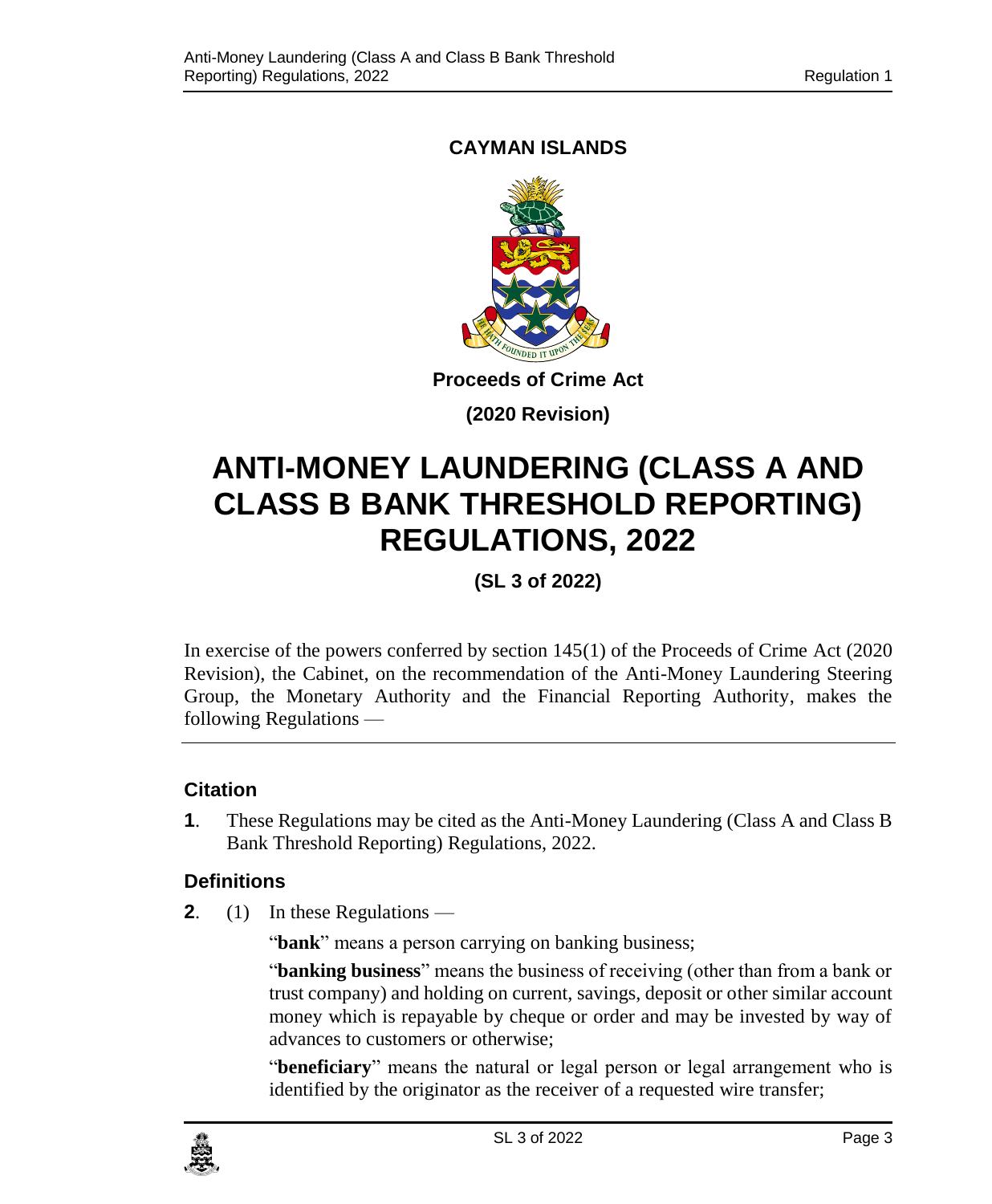"**Class A bank**" means a bank which holds an "A" licence in accordance with section 6(5)(a) of the *Banks and Trust Companies Act (2021 Revision)*;

"**Class B bank**" means a bank which holds a "B" licence or a Restricted "B" licence in accordance with section 6(5)(b) or (d) of the *Banks and Trust Companies Act (2021 Revision)*, respectively;

"**legal arrangement**" means a trust or partnership or other entity created between parties which lacks separate legal personality;

"**originator**" means a person, whether natural or legal, who places an order with a financial institution for the transmission of a wire transfer;

"**reporting period**" means the calendar month in respect of which a Class A bank or Class B bank must provide a report in respect of threshold transfers in accordance with regulation 3;

"**threshold transfer**" means a single wire transfer sent or received by a Class A or Class B bank where the total amount of money transferred is equal to or exceeds one hundred thousand United States dollars;

"**Transaction Reference Number**" means the unique identifier issued by a financial institution which allows a wire transfer to be traced back to the originator; and

"**wire transfer**" means any transaction carried out on behalf of an originator, who may be either a person or legal arrangement, by electronic means, through a financial institution, with a view to making money available to a beneficiary at a beneficiary financial institution irrespective of whether the originator and the beneficiary are the same person.

- (2) In these Regulations a reference to  $-$ 
	- (a) the word "**originator**" includes a "**payer**" as defined by regulation 2(1) of the *Anti-Money Laundering Regulations (2020 Revision)*; and
	- (b) the word "**beneficiary**" includes a "**payee**" as defined by regulation 2(1) of the *Anti-Money Laundering Regulations (2020 Revision).*

#### **3. Reporting requirements for Class A and Class B banks**

- **3**. (1) A Class A bank and Class B bank shall provide to the Financial Reporting Authority, on a monthly basis, a report in respect of threshold transfers carried out within the reporting period.
	- (2) A Class A bank and Class B bank shall submit the report under paragraph (1) no later than the last business day of the month following the end of each reporting period, unless prior written approval for an extension has been granted by the Financial Reporting Authority.
	- (3) A report under paragraph (1) shall be submitted in such form as the Financial Reporting Authority may determine and shall contain the following information —

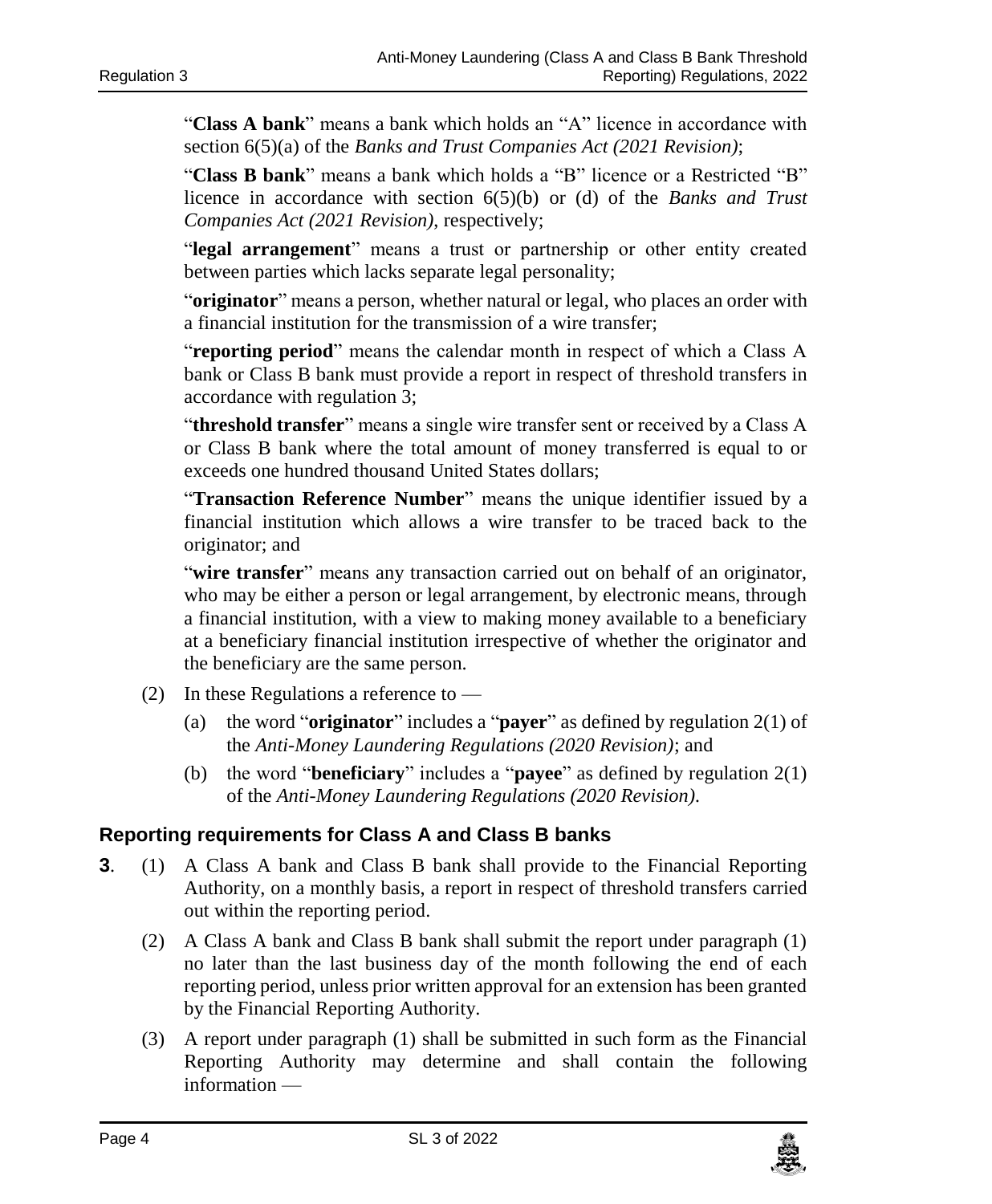- (a) the particulars specified in paragraph (4) or the statement referred to in paragraph (5); and
- (b) any other information which the Financial Reporting Authority may require pursuant to section 4(2)(aa) of the Act.
- (4) A report under paragraph (1) shall contain the following particulars in respect of each threshold transfer —
	- (a) the date of the transfer;
	- (b) the Transaction Reference Number;
	- (c) whether the transfer is incoming or outgoing;
	- (d) the currency of the money being transferred;
	- (e) the amount of the transfer and its equivalent in United States dollars where the transfer of funds was not denominated in United States dollars;
	- (f) any information or directions provided by the originator to the beneficiary in relation to the threshold transfer and any other details relating to the instructions given by the originator to carry out the wire transfer;
	- (g) in relation to the originator
		- (i) the originator's name;
		- (ii) the originator's account number; and
		- (iii) at least one of the following
			- (A) the legal name and address of the financial institution of the originator; or
			- (B) the Bank Identifier Code (BIC), the Fedwire Routing Number or American Bankers Association (ABA) Code of the financial institution of the originator; and
	- (h) in relation to the beneficiary
		- (i) the beneficiary's name;
		- (ii) the beneficiary's account number; and
		- (iii) at least one of the following  $-$ 
			- (A) the legal name and address of the financial institution of the beneficiary; or
			- (B) the Bank Identifier Code (BIC), the Fedwire Routing Number or American Bankers Association (ABA) Code of the financial institution of the beneficiary.